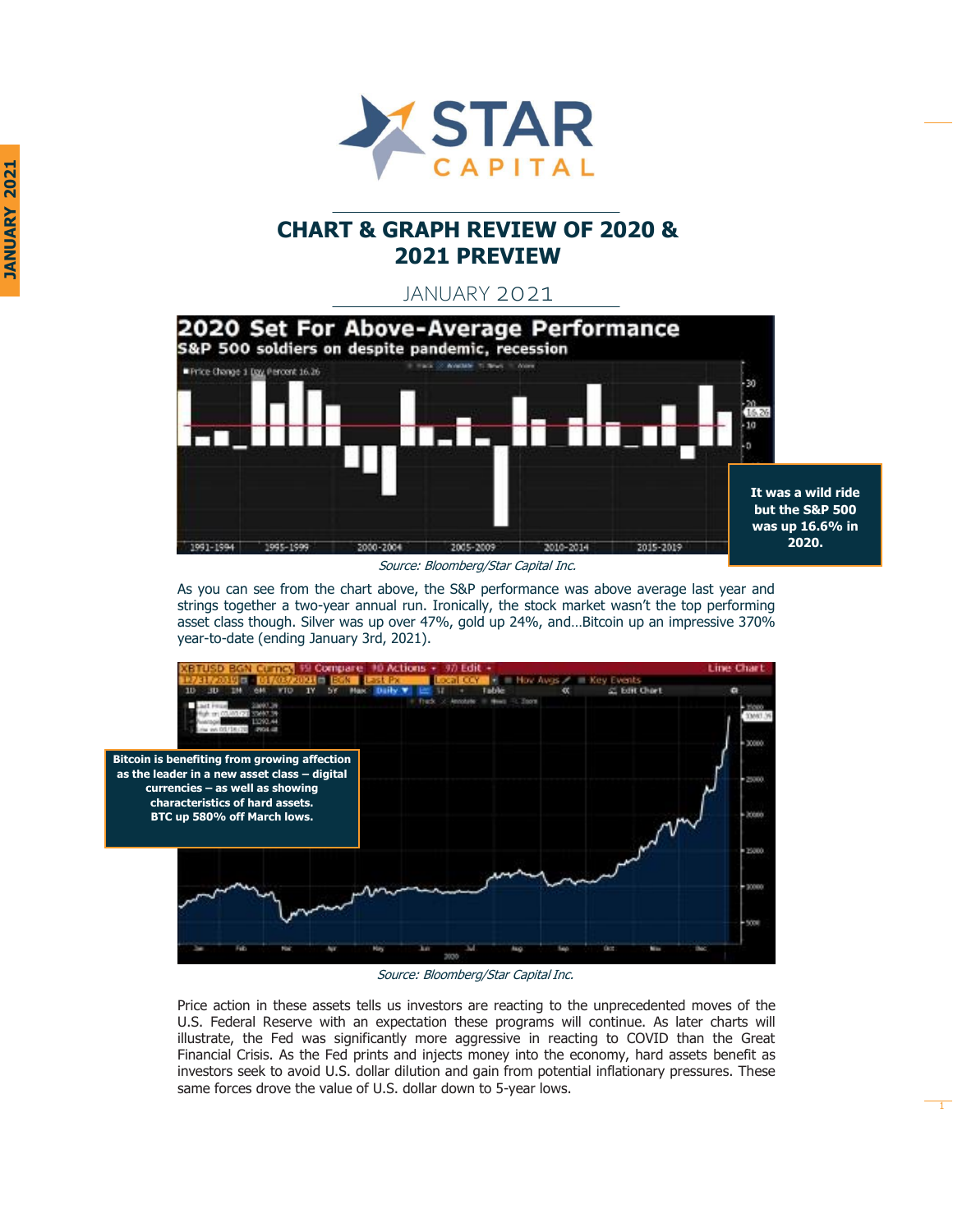

Source: Bloomberg/Star Capital Inc.

Since commodities generally have an inverse relationship with the price of the U.S. Dollar, it is not surprising to see this asset class perk up.



Source: Bloomberg/Star Capital Inc.

The year 2020 marked "a first" for the energy sector  $-$  negative spot prices  $-$  as lockdowns swiftly eroded demand and speculators maneuvered to avoid storage costs.



Source: Bloomberg/Star Capital Inc.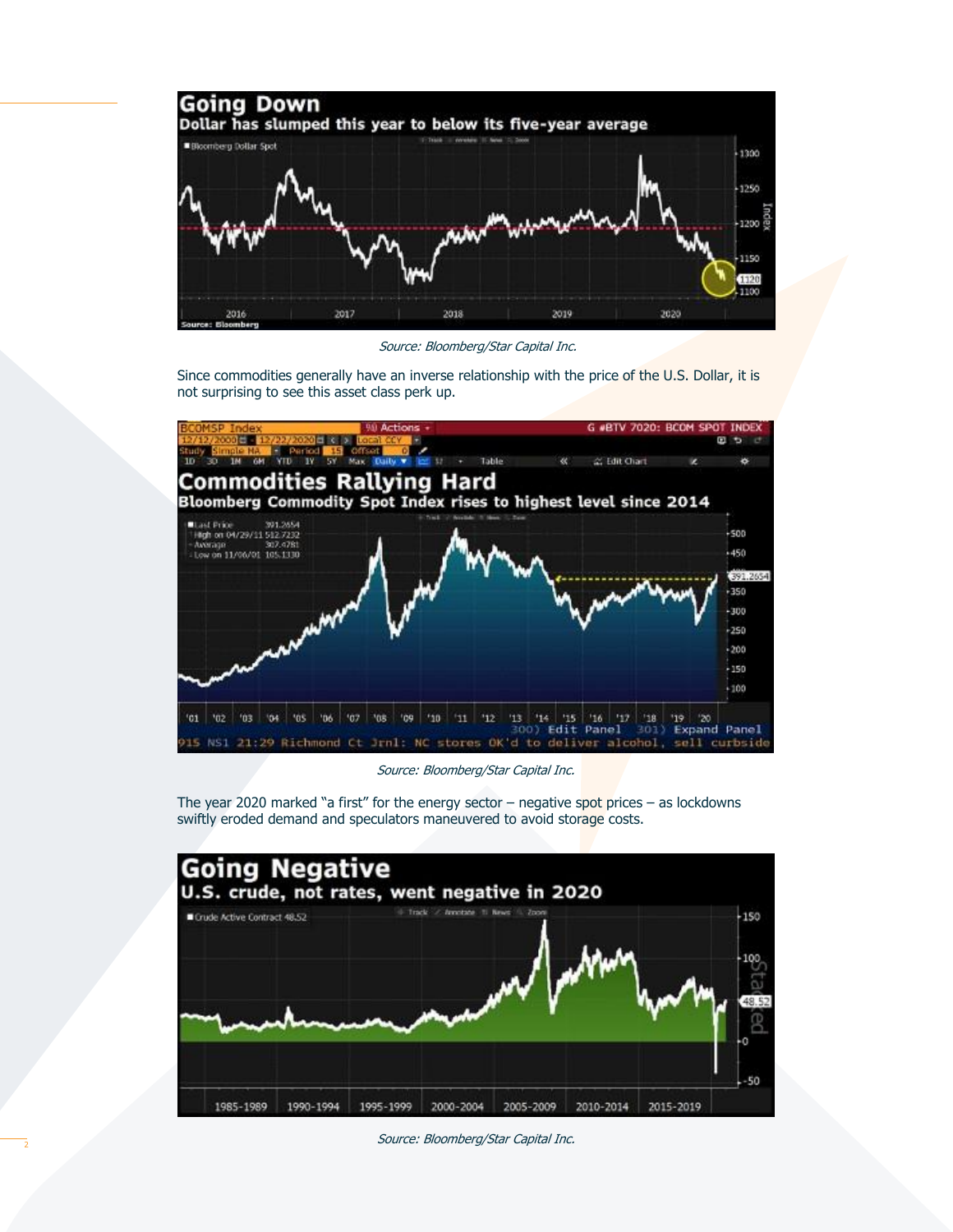For the second year in a row, the technology sector led the stock market advance.



Technology outperformance once again drove "growth" over "value" styled investing. The second half of the year demonstrated some hints that this trend may reverse though. The slope of the recovery will dictate any sustainable performance of the "value" class of companies.



Source: Bloomberg/Star Capital Inc.

advivorperspectives.com<br>December 2020<br>Q3 Second Estimate **B ADVISOR** The Buffett Indicator: Corporate Equities to GDP -o-Ratio sing Numerator: Corporate Equities: Uability from the Federal Reserve's<br>Quarterly 2.1 Balance Sheet (B.103). This series is also published 181.4% 180 In the FRED repository as NCBERO0275. Denominator: Nominal Quarterly GDP  $\overline{1}$ tech 1400 120%  $1000$ 80% so. 405  $22.25$  $\overline{1}$  $Q\%$  $1970$ 1993  $3045$ 3000 1930 192 1960 1965  $1975$ 1985 1990 1995 3000 3505 3030

Where does the stock market valuation stand as we begin 2021? Stretched.

Source: [https://www.advisorperspectives.com/dshort/updates/2021/01/05/market-cap-to-gdp-an-updated-look](http://www.advisorperspectives.com/dshort/updates/2021/01/05/market-cap-to-gdp-an-updated-look-at-)at- the-buffett-valuation-indicator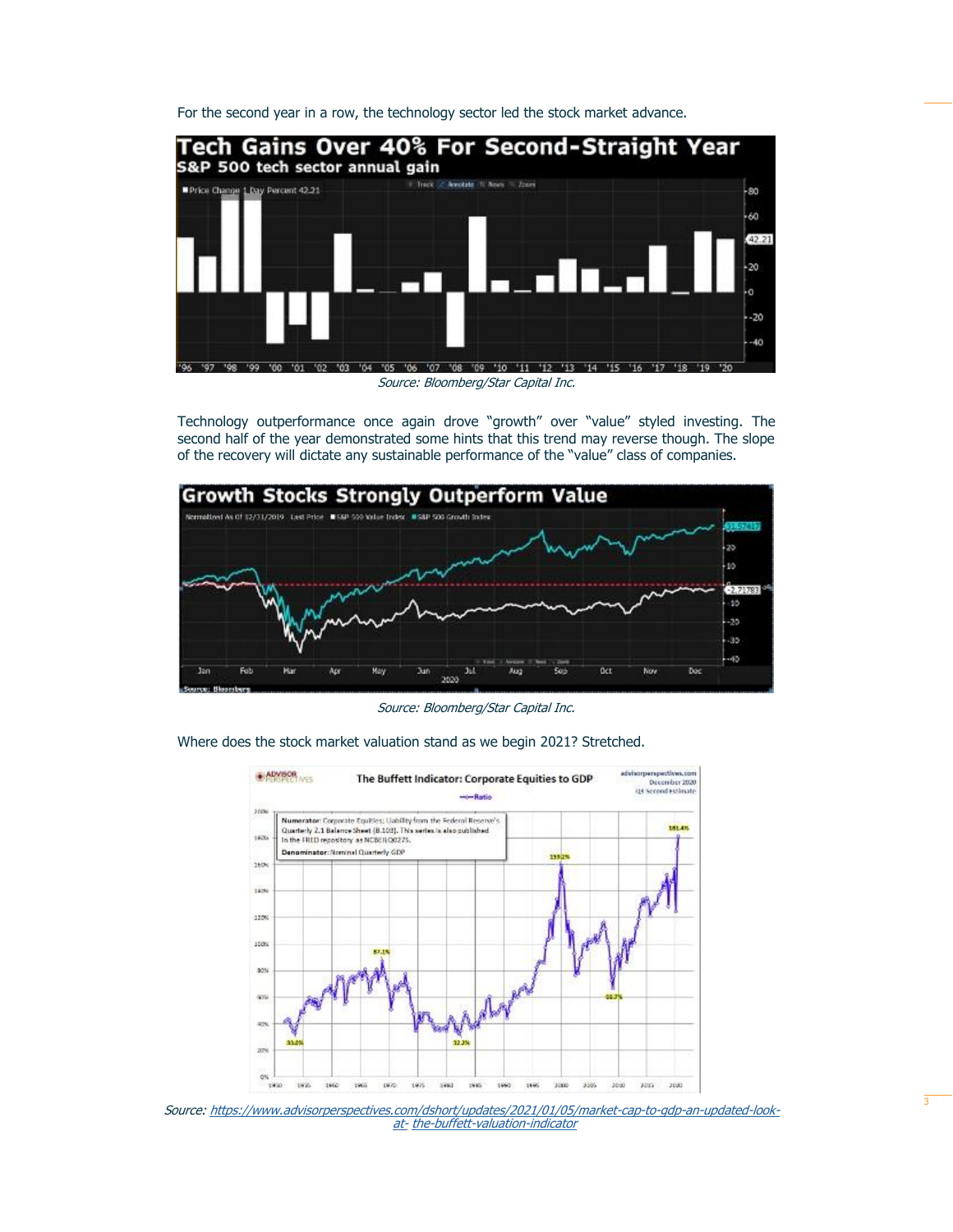One of the big picture valuation indicators rumored to be favored by Warren Buffet is the market cap of the U.S. stock market versus our GDP. As you can see that ratio reached all- time highs last year.



Also, the market's price to sales ratio (total market cap divided by total company revenues) hit a level last seen in the ".com" era.

US Equity Valuation: Price to Sales (Ex-Financials)

**Sales ratio is back to ".com" era levels…but one can argue lower interest rates are justified in driving higher valuations. The US 10yr rate is 1% versus 6% plus in 2000.**

**The market's Price to** 

Source: Datastream/Pictet Asset Management

On a price to earnings (p/e) basis, the market is expensive, but less so when factoring for low interest rates. This chart suggests an inverse relationship – lower rates equal higher p/e multiples and vice versa.



Source: MarketDesk Research, Yale/Robert Shiller

The key with this valuation metric will be the direction of interest rates. Investor sentiment on future rates can change fast but recent comments from Jeremy Powell, chairman of the Federal Reserve, indicate their expectation is to keep rates low until the labor market improves and inflation sustains above a target of 2%.

4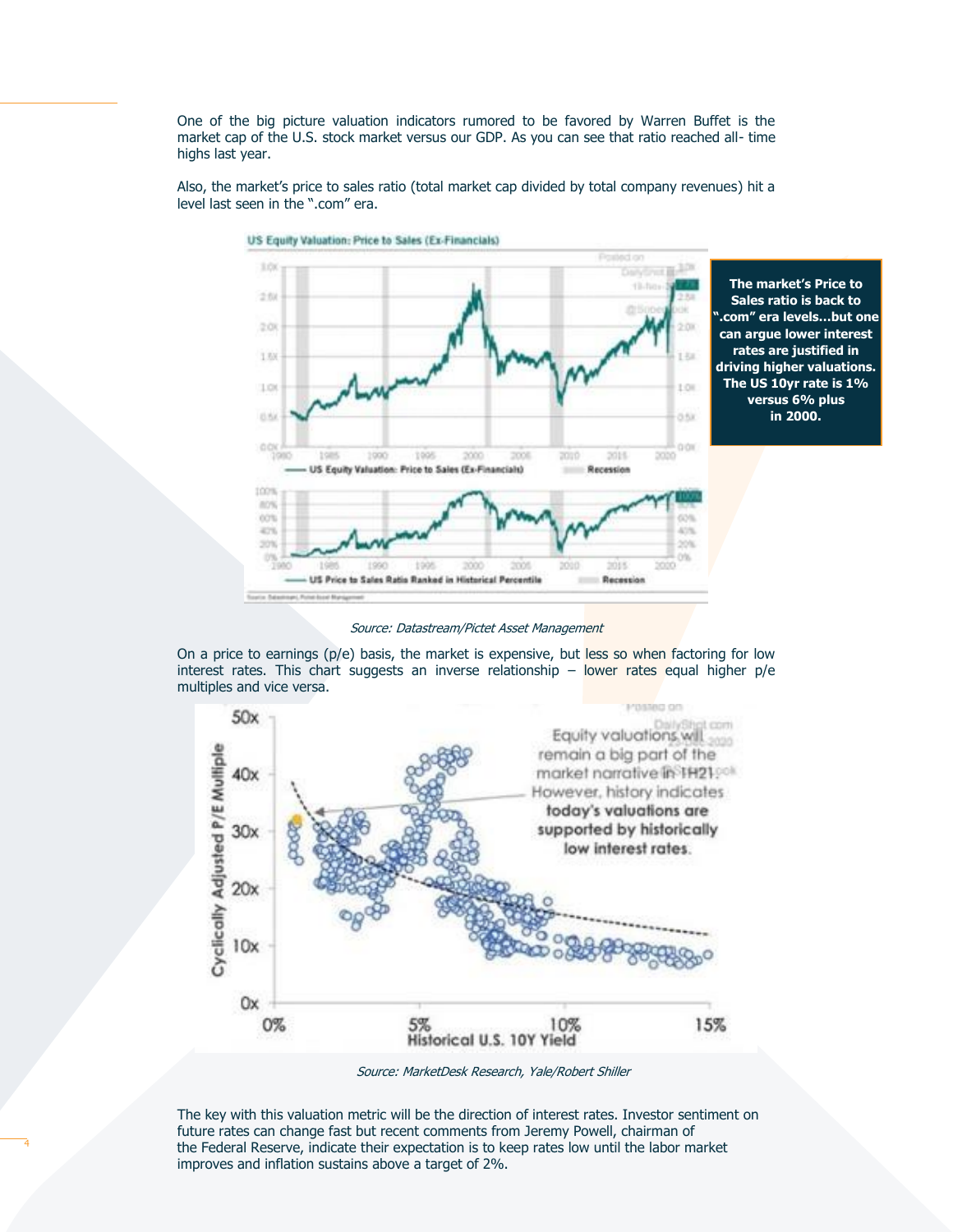By injecting money into the financial system, the Fed grew money supply at a staggering level. Look at the slope of the curve in money supply growth compared to the Financial Crisis of '08.



Source: Bloomberg/Star Capital Inc.

These actions drove significant growth in the Fed's balance sheet (they take on debt to put money into the economy and buy debt issued by the government). Again, unprecedented moves even relative to 2008 – the largest financial crisis since the Great Depression.



Source: Bloomberg/Star Capital Inc.

5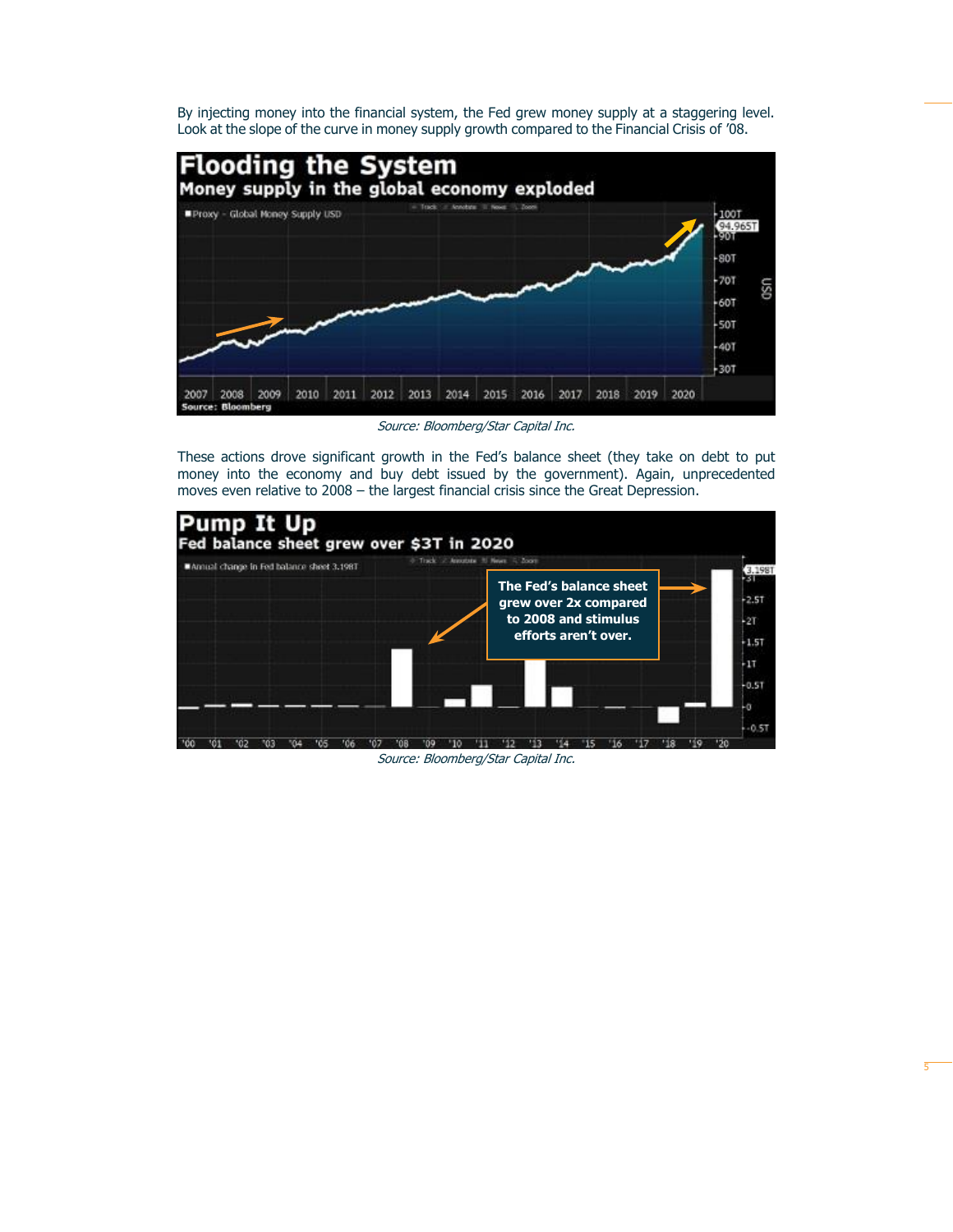The economy is not short on liquidity. Most financial institutions are well above reserve requirements and in a position to boast lending.



Source: Federal Reserve/SISR

All these actions of the Fed have resulted in the most attractive and loose financial conditions ever!



Source: Bloomberg/Goldman Sachs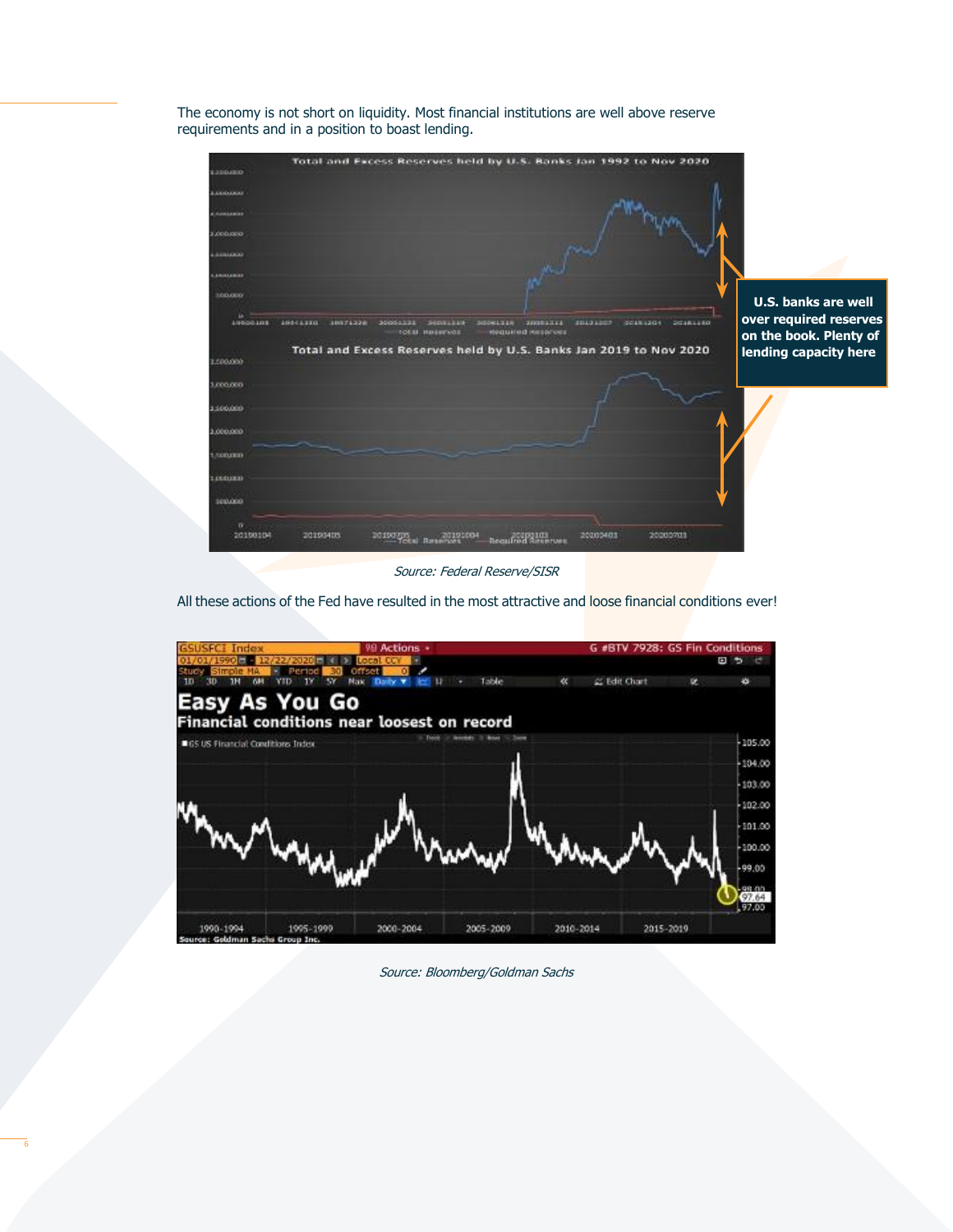Mortgage rates are at the lowest level ever. On the other hand, affordability has pinched home buyers as prices have escalated due to enhanced borrowing capacity. This induced "asset inflation" is one of the criticisms of central banks.



Source: Bloomberg/Freddie Mac

The monetary theory tells us as assets appreciate, a "wealth effect" is created for consumers. They feel wealthier and start spending money into the economy. It is this target where the Fed and other central banks are actually failing miserably.



Source: Federal Reserve Bank of St. Louis

The goal is to increase the velocity of money. Velocity of money is the rate at which money is being spent in the economy. This downward trend has only accelerated with COVID. We would argue part of this downward force is just straight demographics - an aging population where baby boomers are over the peak spending age of 46 years while millennials are too early in their earnings cycle. Consumers still have a cautious mindset and continue right-sizing their balance sheets as memories of the housing crisis are slow to age.

We do not see the Federal Reserve changing course anytime soon. As the chart at the top of the following page plots, the Fed is expected to keep the money train going. Is it the right thing to do in the long run? No, in our opinion, but we don't make the rules. This fact should provide a favorable monetary back drop for stocks and other assets going into 2021.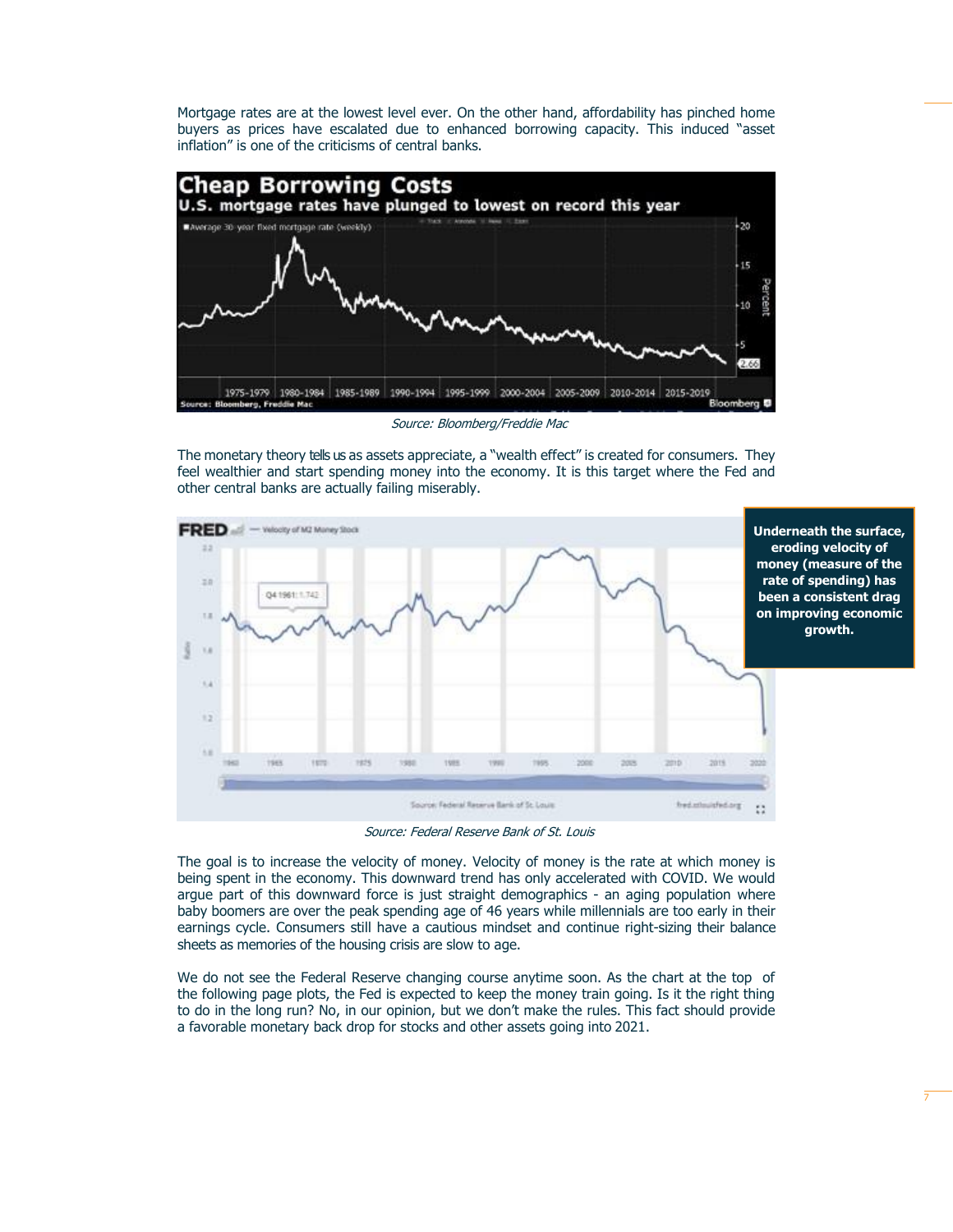

### Exhibit 8: G10 central bank expected average monthly QE pace in 2021, in USD

Source: Morgan Stanley Research, National Central Banks, Bloomberg

Despite monetary efforts, we expect there to be volatility as risks loom while our sentiment indicators, on balance, indicate fairly optimistic expectations.

It is the state of debt markets that concerns us most. As our *Star Capital Inc. Debt Series*  research report concluded over a year ago, the world is awash in significant amounts of debt where risks are mispriced. Request a copy of the report from your financial advisor if you would like more detail.



#### Source: Bloomberg/Star Capital Inc.

You are not reading this chart incorrectly. Seventeen trillion dollars of debt in the world is in the class where bond holders pay the issuer. It sounds crazy but this is the case. Had the Federal Reserve not intervened by buying bonds directly in March 2020, the debt market would have frozen similar to the financial crisis, in our opinion.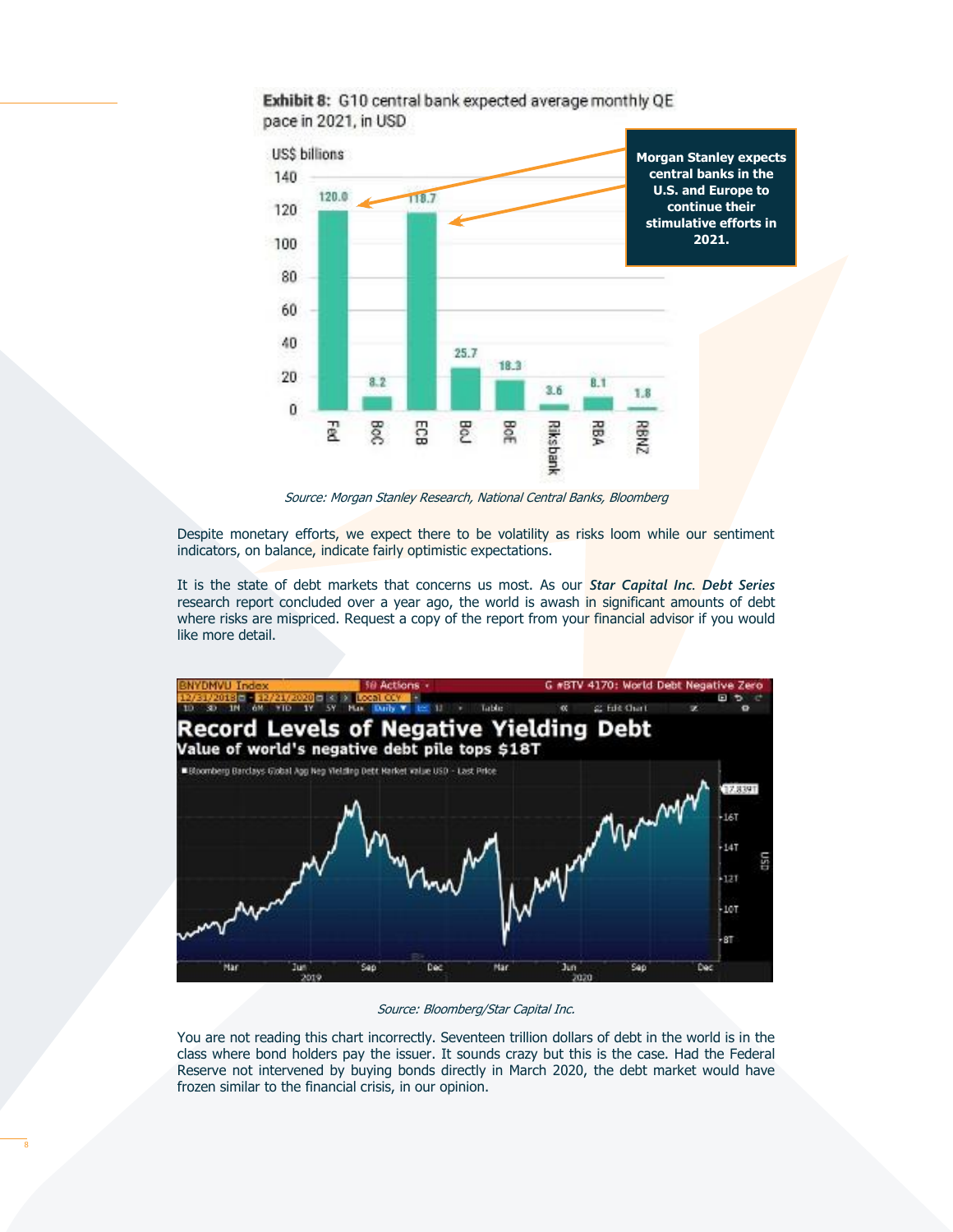While bankruptcies are off the peak, this trend needs to be monitored closely. A reversal due to continued slow recovery could negatively trigger the bond market.



Source: Bloomberg/Star Capital Inc.

A potential positive dynamic, as the excerpt from a Stifel research report below depicts, is consumers stopped spending and saved during the heart of the crisis. The return to a typical pattern would be positive for main street businesses.

## Unlocking Pent-Up Demand From Savings

Before WWII, the savings rate averaged 5%, jumped to 26% during the war, and then fell to 7-8% from 1947-1949. The rise in the savings rate was caused by government-imposed restrictions decreasing consumer spending. After the war, pent-up demand added \$24B, or 20% to consumer spending between 1945-1946.



Source: Bureau of Economic Analysis, Stifel Analysis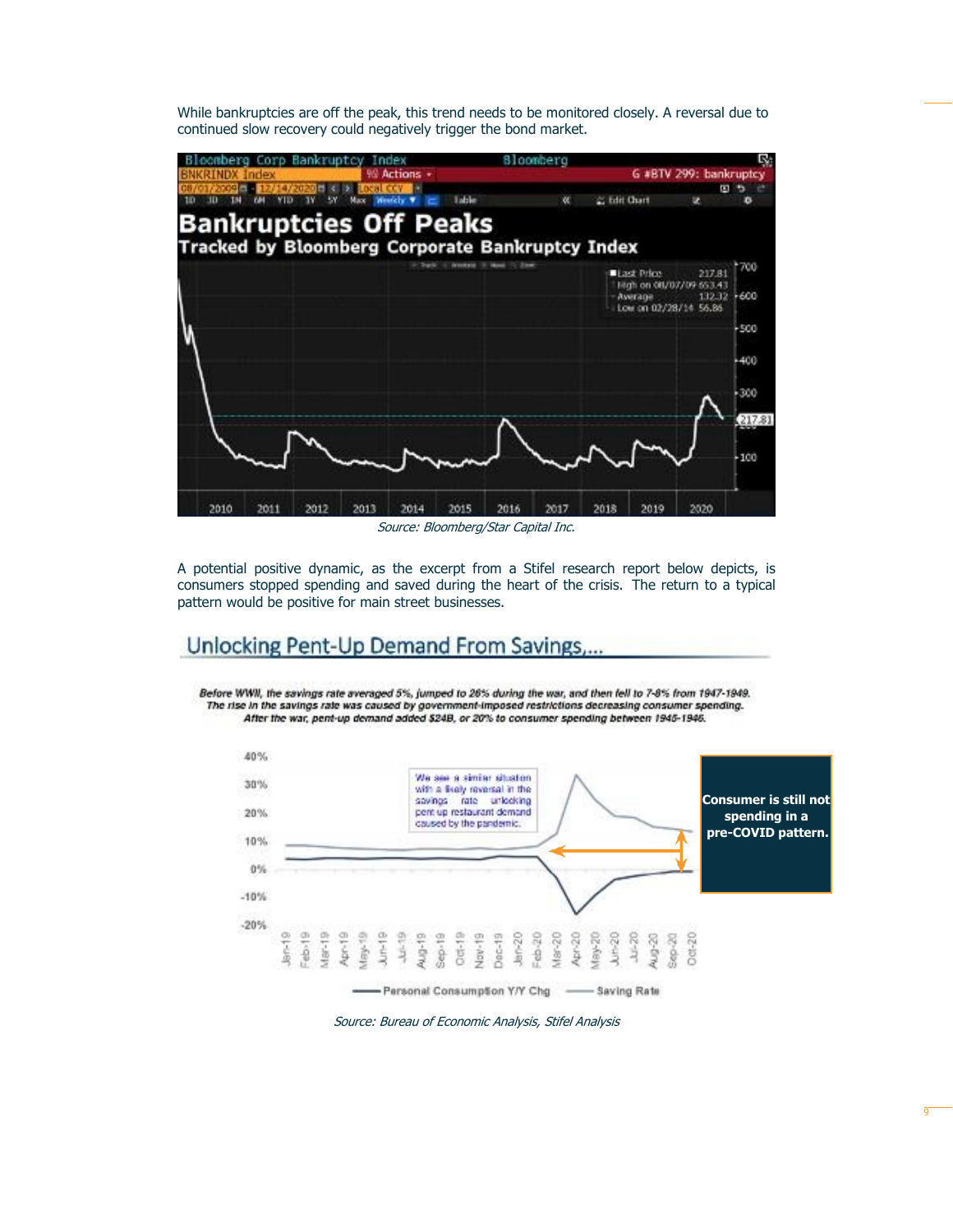The high "face-to-face" (F2F) businesses were hardest hit during the crisis and may offer investors an opportunity to find less exploited investments in a normalizing world.

### FIGURE 1-3

# Face-to-face intensive sectors have experienced outsized stress



Global employment levels 3Q 2020 relative to 4Q 2019. Source: Vanguard economic and market outlook for 2021: Approaching the dawn, December 2020

A recovery in these front-line industries could trigger a sustainable reversal in the "growth" versus "value", in our opinion. As the chart below shows, this reversal has been a long time in coming.



Source: Bloomberg/Star Capital Inc.